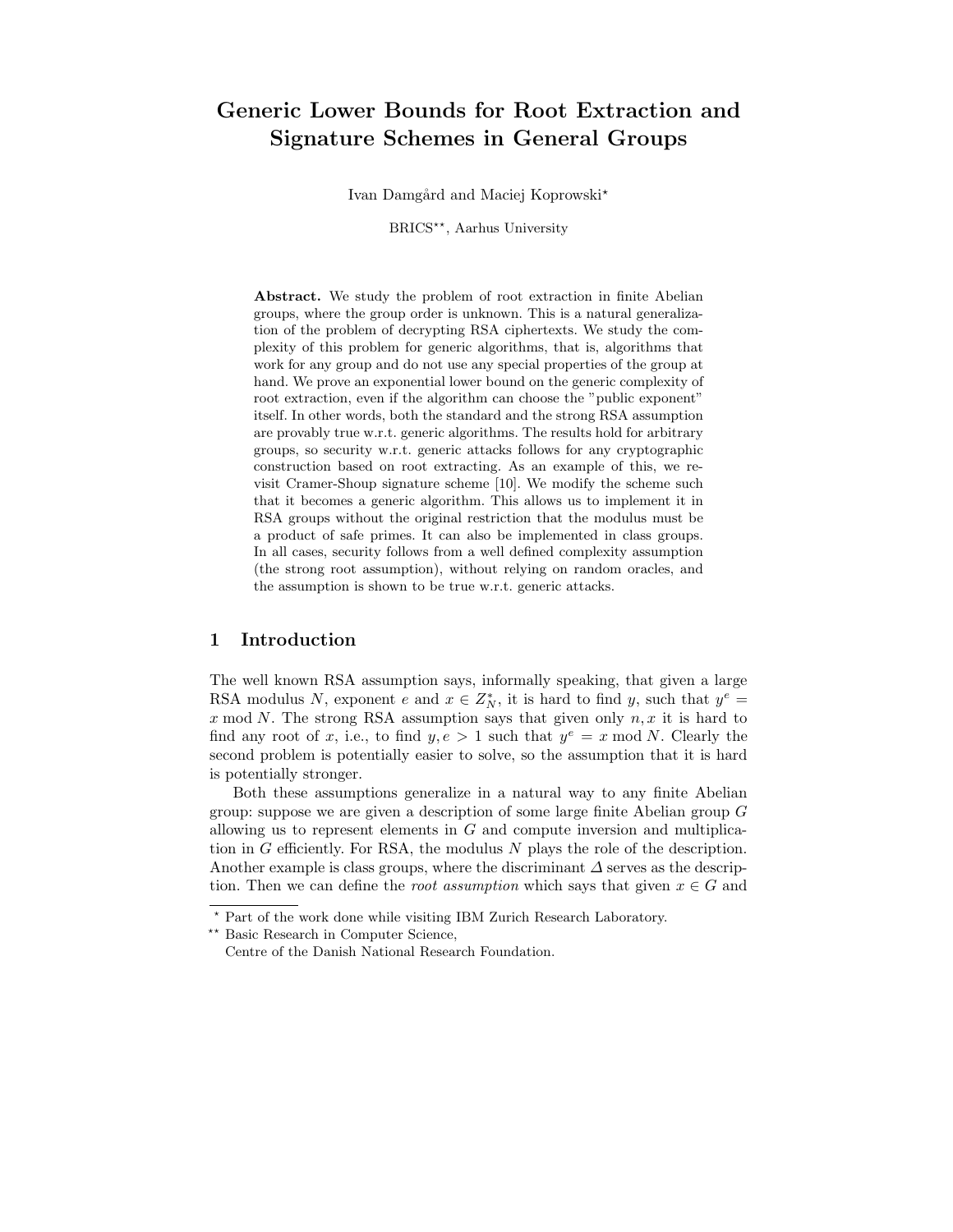number  $e > 1$ , it is hard to find y such that  $y^e = x$ . The strong root assumption says that given x, it is hard to find  $y, e > 1$  such that  $y^e = x$ .

Clearly, it is essential for these assumptions to hold, that the order of  $G$  is hard to compute from the description of G. It must also be difficult to compute discrete logarithms in G. Otherwise, root extraction would be easy: we would be able to find a multiple  $M$  of the order of the element  $x$ , and then computing  $x^{e^{-1} \mod M}$  would produce the desired root (if  $gcd(e, |G|) = 1$ ).

In this paper, we study the complexity of root finding for generic algorithms, that is, algorithms that work in any group because they use no special properties of the group  $G$  and only use the basic group operations for computing in  $G$ . The generic complexity of discrete logarithms was showed to be exponential by Nechaev [18] and Shoup[24] who introduced a broader model for generic algorithms. In both models, however, the algorithm knows the order of the group, which means we cannot use them for studying the (strong) root assumption as we defined it here <sup>1</sup>. Generic algorithms based on those models were studied and discussed in [16, 17, 22, 12, 23, 21]. A similar concept of algebraic algorithms was introduced in [3].

We propose a new model, in which the group and its order are hidden from the algorithm (as in RSA and class groups setting). More precisely, the group is chosen at random according to a known probability distribution  $D$ , and the algorithm only knows that the group order is in a certain interval. For instance, if D is chosen to be the output distribution produced by an RSA key generation algorithm, then this models generic attacks against RSA. But the same model also incorporates generic attacks against schemes based on class groups (we elaborate later on this).

We show that if  $D$  is a so called *hard* distribution, then both the root and strong root assumptions are true for generic algorithms, namely we show exponential lower bounds for both standard and strong root extraction. Roughly speaking,  $D$  is hard if, when you choose the group order n according to  $D$ , then the uncertainty about the largest prime factor in  $n$  is large (later in the paper, we define what this precisely means). For instance, if the distribution is such that the largest prime factor in n is a uniformly chosen  $k + 1$ -bit prime, then, ignoring lower order contributions, extracting roots with non-negligible probability requires time  $\Omega(2^{k/4})$  for a generic algorithm. More precise bounds are given later in the paper. Our proof technique resembles that of Shoup [24], however, we need some new ideas in order to take advantage of the uncertainty about group order (which is known and fixed in Shoup's case).

Thus the distribution of the order is the only important factor. Knowledge of the group structure, such as the number of cyclic components, does not help the algorithm. Standard RSA key generation produces distributions that are

 $1$  We note that it is possible to study the generic complexity of root finding in Shoups model, but in this setting the problem can only be hard if the "public exponent" is not relatively prime to the order of the group. This was done by Maurer and Wolf [16]. They show that no efficient generic algorithm can compute  $p$ 'th roots efficiently if  $p^2$  divides the order of the group G and p is a large prime.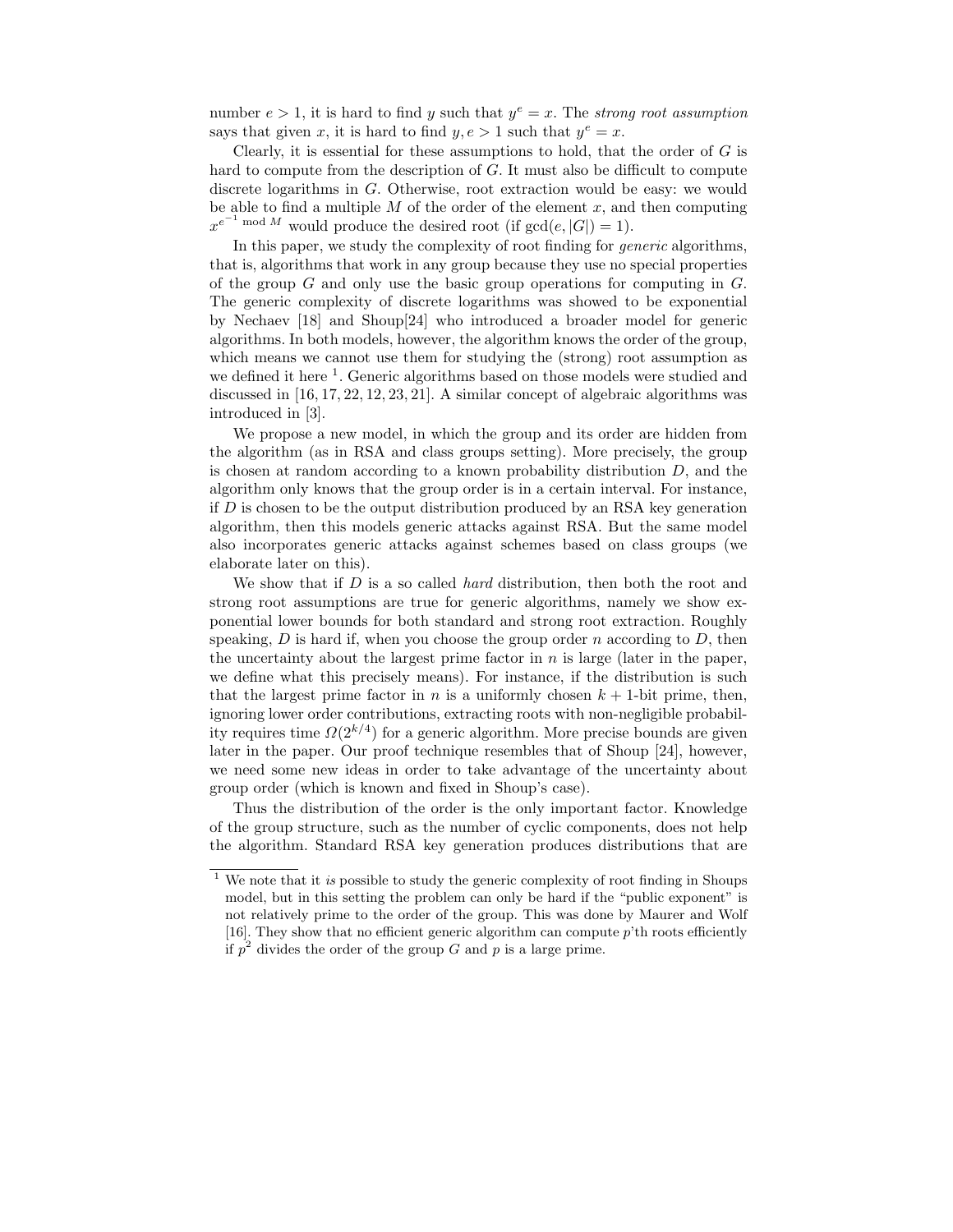indeed hard in our sense, so this means that both the standard and the strong RSA assumption are provably true w.r.t. generic algorithms. The results hold for arbitrary groups, so security w.r.t. generic attacks follows for any cryptographic construction based solely on root extracting being hard.

As an example of this, we revisit the Cramer-Shoup signature scheme [10]. We modify it such that it becomes a generic algorithm. This allows us to implement it in RSA groups without the original restriction that the modulus must be a product of safe primes. It can also be implemented in class groups. Here, however, we need a "flat tree" signature structure to make the scheme be efficient.

In all cases, security follows from a well defined complexity assumption (the strong root assumption), without relying on random oracles (in contrast to Biehl et al. [1]). We stress that the security proof is general, i.e., if our complexity assumption holds, then the scheme is secure against all polynomial-time attacks, not just generic ones. In addition, however, our lower bounds imply that the assumption is true w.r.t. generic attacks.

Before discussing the meaning and significance of our results, we note that one must always be careful in estimating the value of a generic lower bound. This has been demonstrated recently where a server aided RSA protocol proposed in [15] was proved generically secure in [17], but was later broken in [19]. This is unrelated to our results because neither the generic proof nor the break applied to root extraction, but to the problem of breaking a particular protocol. We believe this demonstrates that a generic lower bound for a very specific and not so well-studied problem is of highly questionable value: the problem may turn out to be very easy after all, or to be so specialised that there are no variants of it for which generic solutions are the best. From this point of view, it seems reasonable to consider generic lower bounds for root extraction.

Nevertheless, we have of course NOT proved that RSA is hard to break, or that root finding in class groups is hard: for both problems, there are nongeneric algorithms known that solve the problem in sub-exponential time. It must also be mentioned that while there are groups known for which only generic algorithms seem to be able to find discrete logs (namely elliptic curve groups), similar examples are not known for root extraction. Despite this, we believe that the results are useful and interesting for other reasons:

- They shed some light on the question whether the strong RSA assumption really is stronger than the standard RSA assumption: since we show exponential generic lower bounds for both problems, it follows that this question must be studied separately for each type of group: only an algorithm directed specifically against the group at hand can separate the two problems.
- They give extra credibility to the general belief that the best RSA key generation is obtained by choosing the prime factors large enough and as randomly as possible, the point being that this implies that  $\phi(n)$  contains at least one large and random prime factor, and so the distribution of the group order is hard in our sense. Note that a generic algorithm, namely a straightforward variant of Pollards p−1 method, will be able to find roots if all primes factors of  $\phi(n)$  are too small. When  $\phi(n)$  contains large prime factors this attack is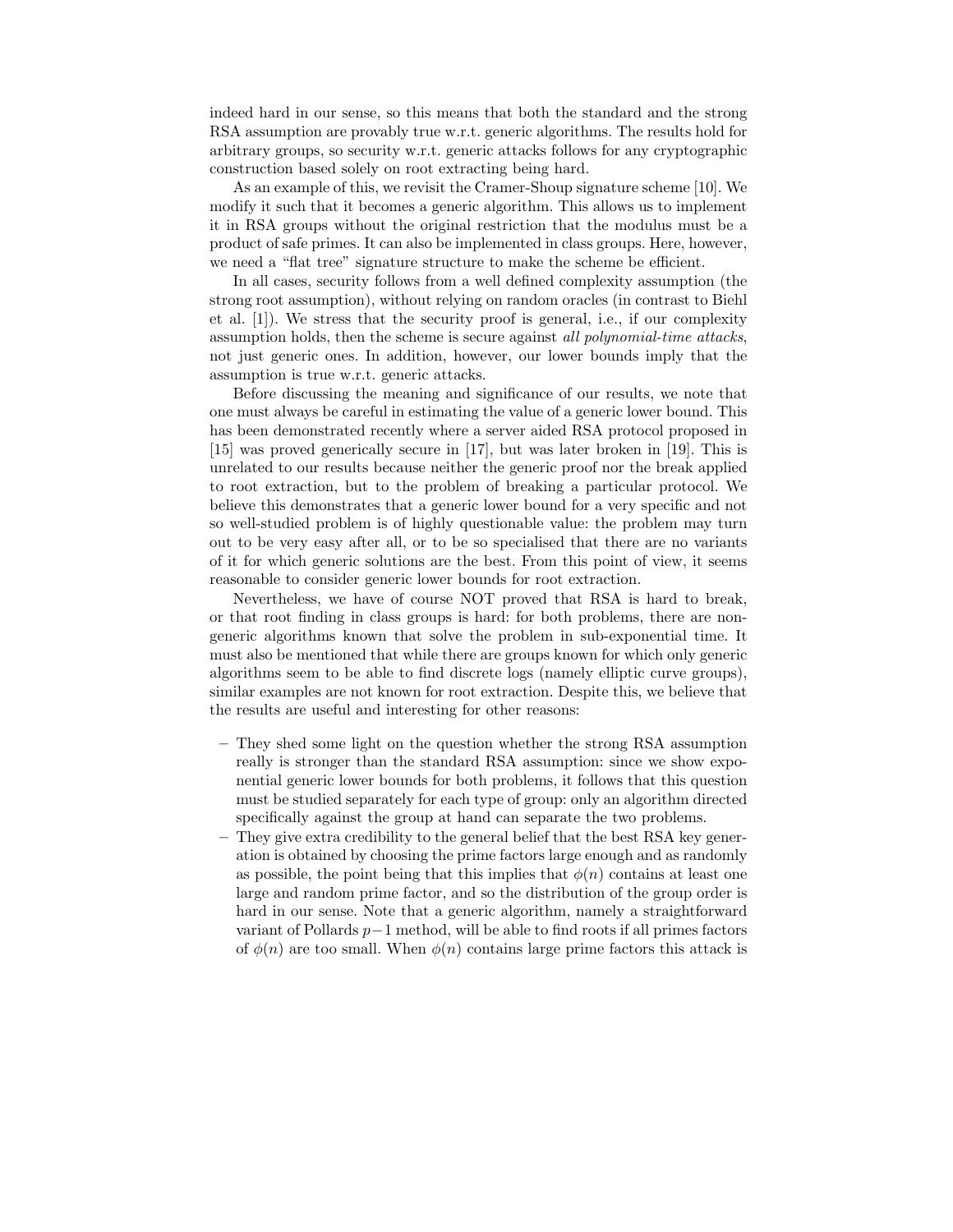trivially prevented, but our results say that in fact all generic attacks will fail.

- The fact that no examples are known of groups where only generic root finding works, does not mean that such examples do not exist. We hope that our results can motivate research aimed at finding such examples.
- The generic point of view allows us to look at constructions such as the Cramer-Shoup signature scheme in an abstract way, and "move" them to other groups. The generic security of the scheme will be automatically inherited, on the other hand the real, non-generic complexity of root finding may be completely different in different groups. Therefore, having a construction work in arbitrary groups makes it more robust against non-generic attacks.

#### 1.1 Open Problems

It can be argued that the RSA example can be more naturally considered as a ring than as a group. One may ask if root extraction is also hard for generic algorithms allowed to exploit the full ring structure, i.e., it may do additions as well as multiplications. Boneh and Lipton [2] have considered this problem for fields, in a model called black-box fields (with known cardinality of the field), and have shown that in this model, one cannot hide the identity of field elements from the algorithm using random encodings: the algorithm will be able figure out in subexponential time which element is hidden behind an encoding, and so exponential lower bounds in this generic model cannot be shown. The black-box field model can easily be changed to a black-box ring model. But if we do not give the algorithm the order of the multiplicative group of units in the ring, it is unclear whether the results of Boneh and Lipton [2] extend to black-box rings, and on the other hand also unclear if our lower bound still holds.

## 2 Lower Bound on Generic Root Extraction Algorithms

#### 2.1 Model

In our model, we have public parameters  $B, C$  and  $D$ . Here,  $B, C$  are natural numbers and  $D$  is a probability distribution on Abelian groups with order in the interval  $|B, B + C|$ .

Let G be a finite abelian group of order n chosen according to  $D$  and let  $S$ denote the set of bit strings of cardinality at least  $B + C$ . We define *encoding* function as an injective map  $\sigma$  from G into S.

A generic algorithm  $A$  on  $S$  is a probabilistic algorithm which gets as input an encoding list  $(\sigma(x_1), \ldots, \sigma(x_k))$ , where  $x_i \in G$  and  $\sigma$  is an encoding function of G on S. Note that unlike in Shoups' model [24] this algorithm does not receive the order n of the group as a part of its input.

The algorithm can query a *group oracle*  $\mathcal{O}$ , specifying two indices i and j from the encoding list, and a sign bit. The oracle returns  $\sigma(x_i \pm x_j)$  according to the given sign bit, and this bit string is appended to the encoding list.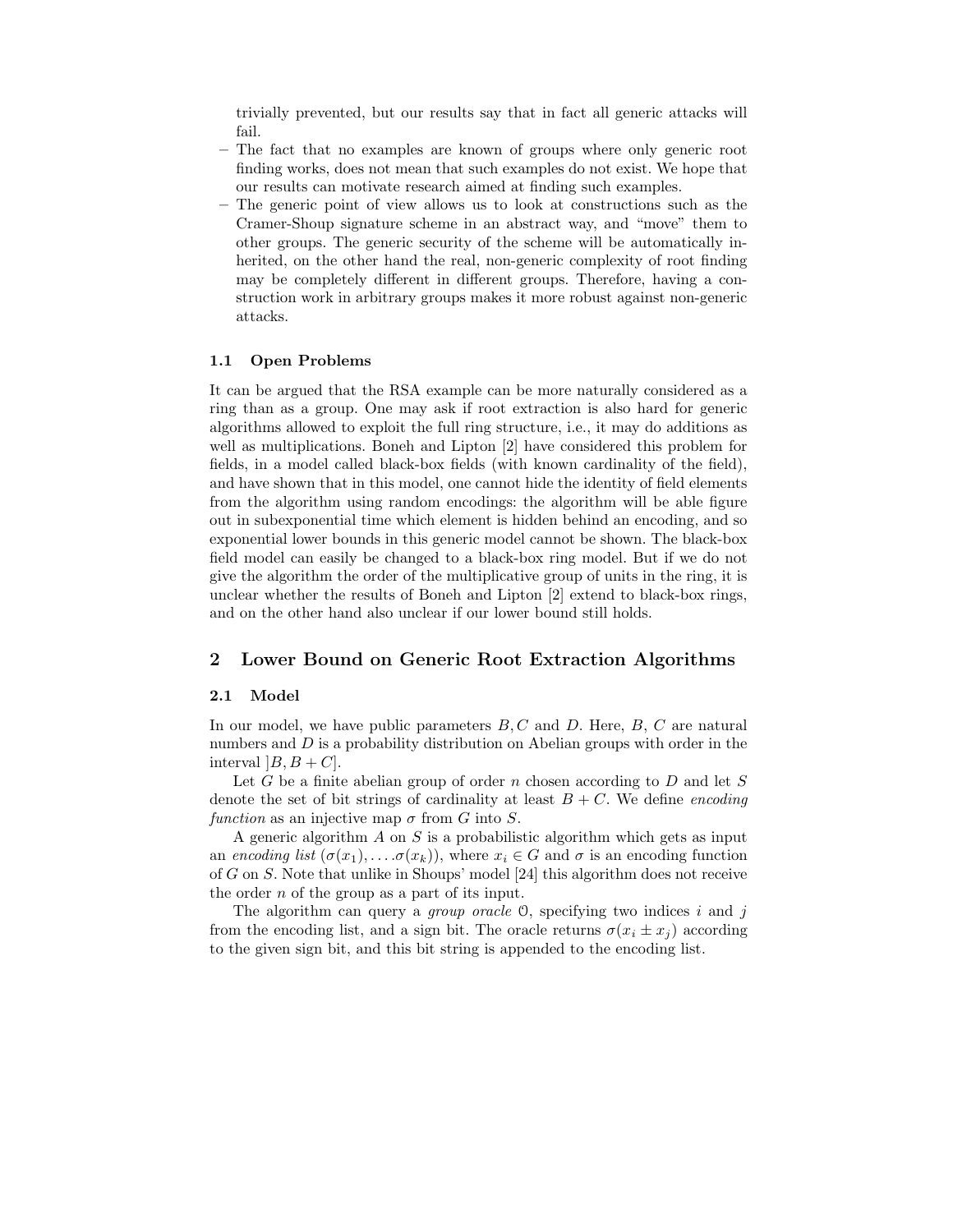The algorithm can also ask the group oracle O for a random element. Then the oracle chooses a random element  $r \in_R G$  and returns  $\sigma(r)$ , which is appended to the encoding list. After its execution the algorithm returns a bit string denoted by  $A(\sigma, x_1, \ldots, x_k)$ .

Note that this model forces the algorithm to be generic by hiding the group elements behind encodings. In the following we will choose a random encoding function each time the algorithm is executed, and we will show that root extraction is hard for most encoding functions.

#### 2.2 Lower Bound

The distribution D induces in a natural way a distribution  $D<sub>p</sub>$  over the primes, namely we choose a group of order  $n$  according to  $D$  and look at the largest prime factor in n. We let  $\alpha(D)$  be the maximal probability occurring in  $D_n$ . One can think of  $\alpha(D)$  as a measure for how hard it is to guess the largest prime factor of  $n$ , since clearly the best strategy is to guess at some prime that has a maximal probability of being chosen. We also need to measure how large p can be expected to be. So for an integer M, let  $\beta(D, M)$  be the probability that  $p \leq M$ . As we shall see, a good distribution D (for which root extraction is hard) has small  $\alpha(D)$  and small  $\beta(D, M)$ , even for large values of  $M<sup>2</sup>$ . Since, as we shall see, the only important property of  $D$  is how the order of the group is distributed, we will sometimes in the following identify  $D$  with the distribution of group orders it induces.

First we state a number of observations.

**Lemma 1.** Let n be a number chosen randomly from the interval  $[B, B + C]$ according to the probability distribution D and let p be its biggest prime divisor. Let a be any fixed integer satisfying  $|a| \leq 2^m$ . Then the probability that  $p|a$  is at most

 $m\alpha(D)$ .

*Proof.* There are at most  $m$  prime numbers dividing  $a$ , each of these can be the largest prime factor in n with probability at most  $\alpha(D)$ .

The following lemma was introduced by Shoup [24]:

**Lemma 2.** Let p be prime and let  $t \geq 1$ . Let  $F(X_1, \ldots, X_k) \in \mathbb{Z}/p^t[X_1, \ldots, X_k]$ be a nonzero polynomial of total degree d. Then for random  $x_1, \ldots, x_k \in \mathbb{Z}/p^t$ , the probability that  $F(x_1, \ldots, x_k) = 0$  is at most  $d/p$ .

**Lemma 3.** Let  $0 < M < B$  and  $F(X_1, ..., X_k) = a_1X_1 + ... + a_kX_k \in$  $\mathbb{Z}[X_1,\ldots,X_k]$  be a nonzero polynomial, whose coefficients satisfy  $|a_i| \leq 2^m$ . Let the integer n be chosen randomly from the range  $|B, B+C|$  according to the probability distribution D. If p is the biggest prime divisor of n and  $t \geq 1$ , then

<sup>&</sup>lt;sup>2</sup> The two measures  $\alpha(D), \beta(D, M)$  are actually related, we elaborate below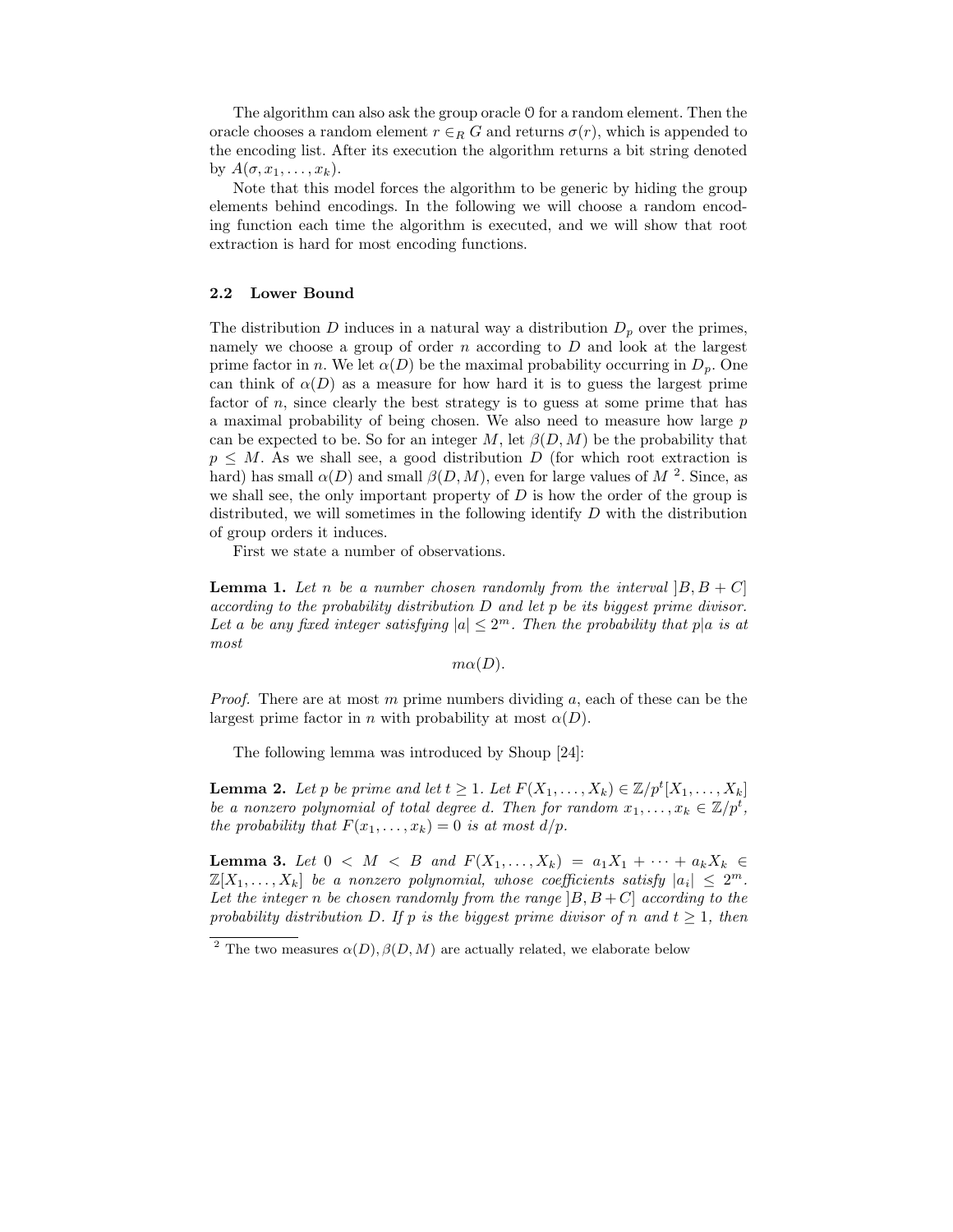for random  $x_1, \ldots, x_k \in \mathbb{Z}/p^t$ , the probability that  $F(x_1, \ldots, x_k) = 0$  in  $\mathbb{Z}/p^t$  is at most

$$
m\alpha(D)+\beta(D,M)+\frac{1}{M},
$$

for any M.

*Proof.* Whog we can assume that  $a_1 \neq 0$ . Let E be the event that  $F(x_1, \ldots, x_k) =$ 0, and A the event that  $p > M$  and  $p \nmid a_1$ . We have  $P(E) = P(E, \neg A) +$  $P(E, A) \leq P(\neg A) + P(E|A)$ . By lemma 1, and by definition of  $\beta(D, M)$  we have that

$$
P(\neg A) \leq m\alpha(D) + \beta(D, M).
$$

On the other hand, assuming that  $p \nmid a_1$  (and  $p > M$ ), we can consider  $F(X_1, \ldots, X_k)$  as a nonzero linear polynomial in the ring  $\mathbb{Z}/p^t[X_1, \ldots, X_k]$ . Let  $x_1, \ldots, x_k$  be chosen at random in  $\mathbb{Z}/p^t$ . Then by lemma 2 we have

$$
P(E|A) \le \frac{1}{p} < \frac{1}{M}.
$$

Now we are able to prove the main theorem.

**Theorem 1.** Let a probability distribution D on the range  $[B, B + C]$  be given. Let  $S \subset \{0,1\}^*$  be a set of cardinality at least  $B+C$  and A a generic algorithm on S that makes at most m oracle queries. Let M be any number such that  $2m \leq M$ . Suppose A is an algorithm for solving the strong root problem, that is, A gets an element from S as input and outputs a number e and an element from S. Assume  $\log e \leq v$ .

Now choose a group  $G$  according to  $D$  and let  $n$  be its order. Further choose  $x \in G$  and an encoding function  $\sigma$  at random. Then the probability that  $A(\sigma, x) =$  $e, \sigma(y)$  where  $e > 1$  and  $ey = x$  is at most

$$
(m^3 + m^2 + mv + 2v + m)\alpha(D) + (m^2 + m + 2)\beta(D, M) + (m^2 + m + 3)/M + \frac{m^2}{B}.
$$

Proof. First observe that A may output a new encoding from S that it was not given by the oracle, or it may output one of the encodings it was given by the oracle. Without loss of generality, we may assume that A always outputs a new encoding  $s \in S$ , if we define that A has success if this new encoding represents an  $e<sup>i</sup>$ th root of x, or if any of the encodings it was given represents such a root.

We define a new group oracle  $\mathcal{O}'$  that works like  $\mathcal{O}$ , except that when asked for a random element, it chooses at random among elements for which the algorithm does not already know encodings. The executions of A that can be produced using O' are a subset of those one can get using O. For each query, the probability that O chooses a "known" element is at most (number of encodings known)/ (group order). Since at most one new encoding is produced by every oracle quiry, this probability is at most  $m/n$ . Hence the overall probability that  $\mathcal O$  generates something  $\mathcal{O}'$  could not is at most  $m^2/n \leq m^2/B$ . It follows that the success probability of A using  $\mathcal O$  is at most the sum of the success probability of A using  $\mathcal{O}'$  and  $m^2/B$ .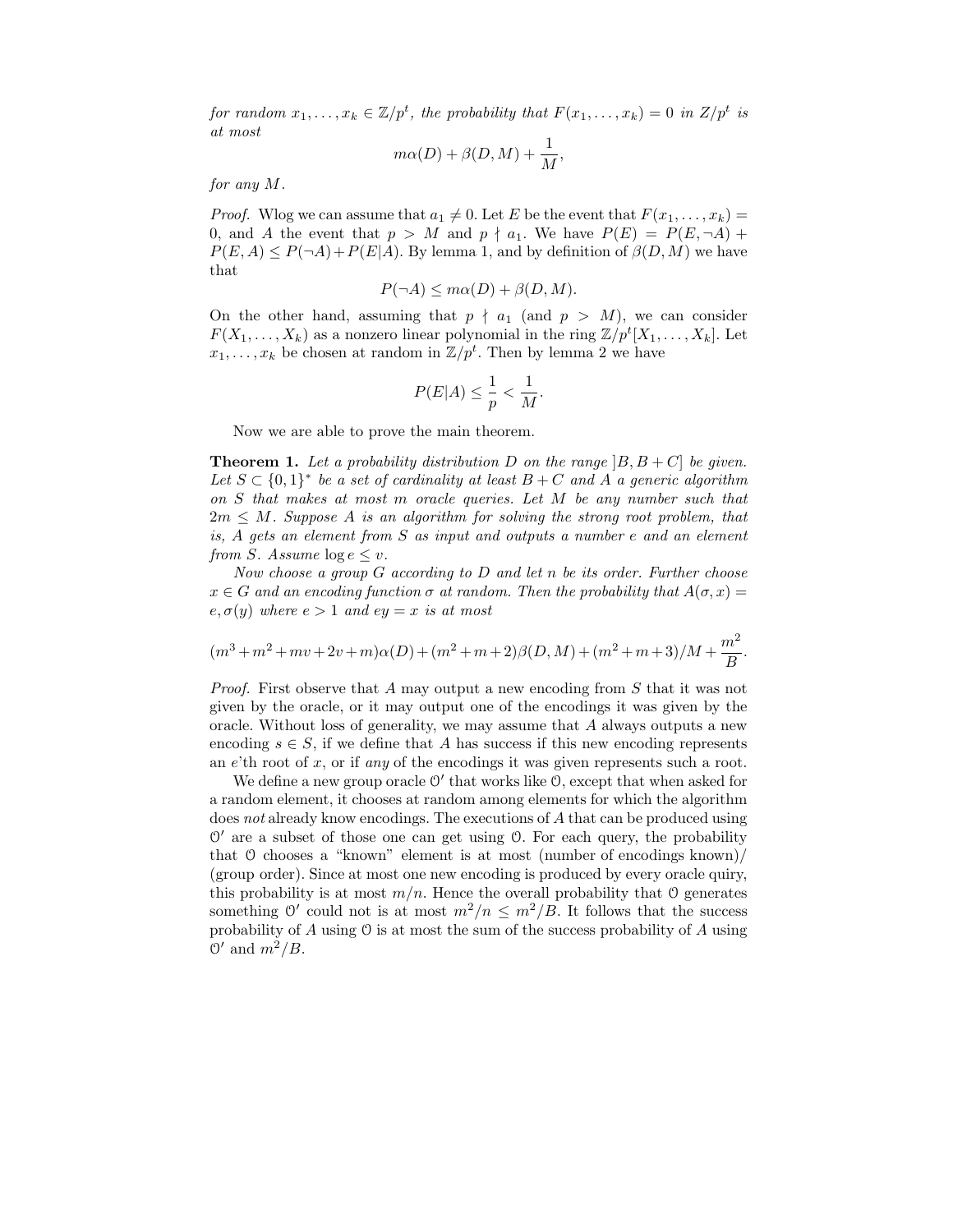To estimate the success probability of  $A$  using  $\mathcal{O}'$ , we will simulate the oracle  $\mathcal{O}'$  as it interacts with the algorithm. However, we will not choose the group G or x until after the algorithm halts. While simulating, we keep track of what values the algorithm has computed, as follows: Let  $X, Y_1, \ldots, Y_m$  be indeterminants. At any step, we say that the algorithm has computed a list  $F_1, \ldots, F_k$  of linear integer polynomials in variables  $X, Y_1, \ldots, Y_m$ . The algorithm knows also a list  $\sigma_1, \ldots, \sigma_k$  of values in S, that the algorithm "thinks" encodes corresponding elements in G. When we start,  $k = 1$ ;  $F_1 = X$  and  $\sigma_1$  is chosen at random and given to  $A$ . Whenever the algorithm queries two indices  $i$  and  $j$  and a bit sign, we compute  $F_{k+1} = F_i \pm F_j \in \mathbb{Z}[X, Y_1, \ldots, Y_m]$  according to the bit sign. If  $F_{k+1} = F_l$  for some  $\ell$  with  $1 \leq l \leq k$ , we define  $\sigma_{k+1} = \sigma_l$ ; otherwise we choose  $\sigma_{k+1}$  at random from S distinct from  $\sigma_1, \ldots, \sigma_k$ .

When the algorithm asks for a random element from the group  $G$ , we choose at random  $\sigma_{k+1}$  from  $S \setminus {\sigma_1, \ldots, \sigma_k}$ . We define  $F_{k+1} = Y_k$ .

When the algorithm terminates, it outputs an exponent e, such that  $log e \leq v$ and  $e > 1$  (and also outputs some new element s in S).

We then choose at random a group  $G$  according to the probability distribution D and hence also order n from the interval  $|B, B + C|$ .

Let p be the biggest prime dividing n. We know that for some integer  $r > 0$ 

$$
G \cong \mathbb{Z}_{p^r} \times H.
$$

We choose at random  $x, y_1, \ldots, y_m \in_R G$ , which is equivalent to random independent choices of  $x', y'_1, \ldots, y'_m \in_R \mathbb{Z}_{p^r}$  and  $x'', y''_1, \ldots, y''_m \in_R H$ .

We say that the algorithm wins if either

- $-F_i(x', y'_1, \ldots, y'_m) \equiv F_j(x', y'_1, \ldots, y'_m) \bmod p^r$  and  $F_i \neq F_j$  for some  $1 \leq i \neq j$  $j \leq m+1$ , or:
- The new encoding s output by A is an e'th root of x, or:
- $eF_i(x', y'_1, \dots, y'_m) \equiv x' \bmod p^r$  for some  $1 \le i \le m + 1$ .

To estimate the probability that the algorithm wins, we simply estimate the probability that each of the above three cases occur.

For this first case, recall that  $F_i(X, Y_1, \ldots, Y_m) = a_{i,0}X + a_{i,1}Y_1 + \cdots + a_{i,m}Y_m$ , where  $F_1(X, Y_1, \ldots, Y_m) = X$ . Since at each oracle query we could only either introduce a new polynomial  $Y_k$ , add or subtract polynomials, then  $|a_{i,j}| \leq 2^m$ for  $i = 1, ..., m + 1, j = 0, ..., m$ . Lemma 3 implies that  $F_i(x', y'_1, ..., y'_m) \equiv$  $F_j(x', y'_1, \ldots, y'_m) \bmod p^r$  for given  $i \neq j$ ,  $F_i \neq F_j$  with probability at most  $m\alpha(D) + \beta(D,M) + \frac{1}{M}$ . Since we have at most  $m^2$  pairs  $i \neq j$ , the probability that  $F_i(x', y'_1, \ldots, y'_m) \equiv F_j(x', y'_1, \ldots, y'_m) \bmod p^r$  for some  $i \neq j$ ,  $F_i \neq F_j$  is at most

$$
m^2 \left( m\alpha(D) + \beta(D, M) + \frac{1}{M} \right).
$$

For the second case, first observe that the probability that  $p|e$  or that  $p < M$ is at most  $v\alpha(D) + \beta(D,M)$ , by lemma 1. On the other hand, assuming that  $p \nmid e$  and  $p \geq M$ , a random group element different from the at most m elements the algorithm has been given encodings of is an  $e^{\lambda t}$  root of x with probability at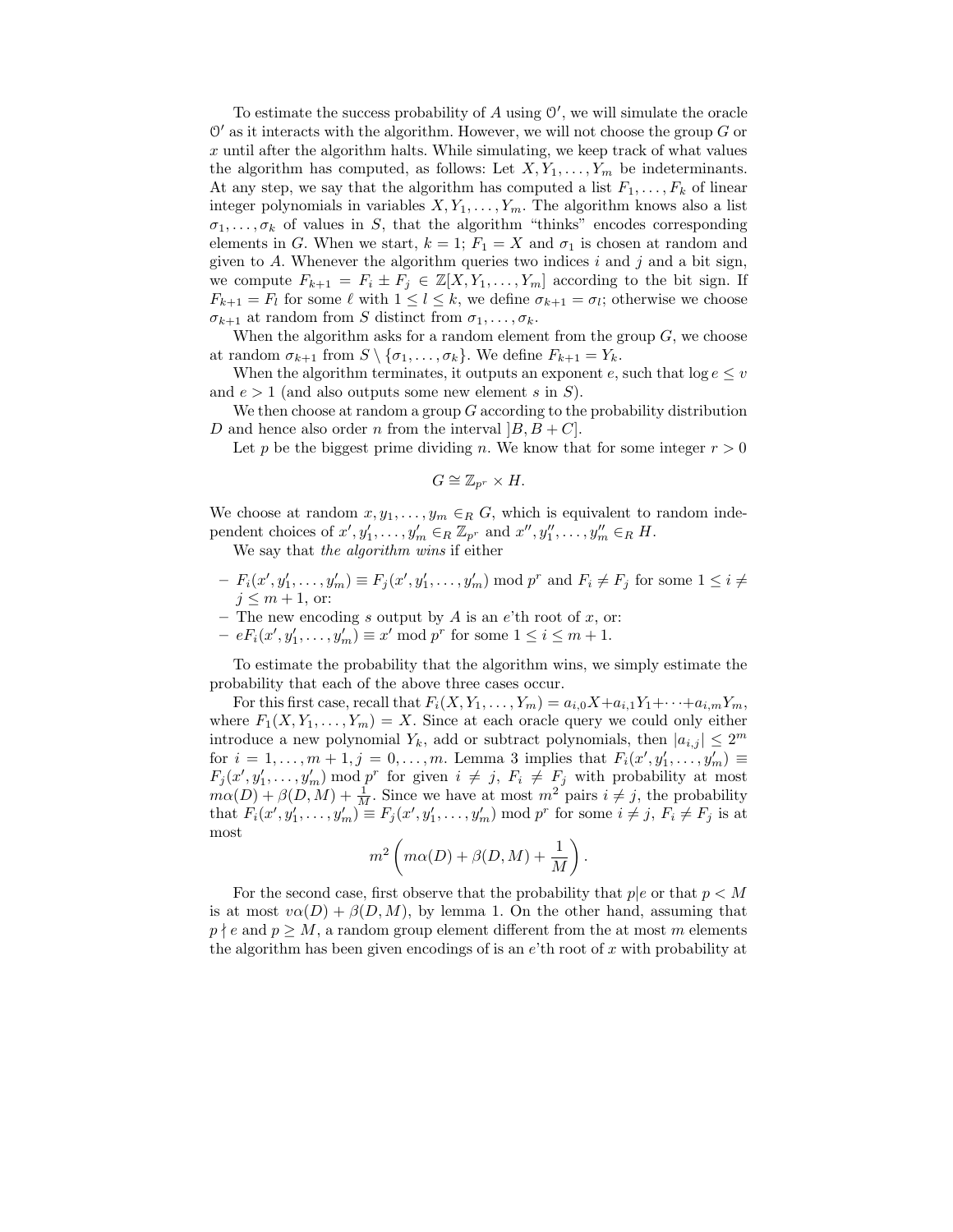most  $\frac{1}{p-m} \leq \frac{1}{M-m} \leq \frac{2}{M}$ . We conclude: the new encoding output by A represents an e'th root of x with probability at most

$$
v\alpha(D) + \beta(D, M) + 2/M.
$$

Finally let us consider the event  $eF_i(x', y'_1, \ldots, y'_m) \equiv x' \bmod p^r$  for given  $1 \leq i \leq m+1$ . Since  $F_i(X, Y_1, \ldots, Y_m)$  is an integer polynomial and  $e > 1$ , then  $eF_i(X, Y_1, \ldots, Y_m) \neq X$  in  $\mathbb{Z}[X, Y_1, \ldots, Y_m]$ . We know that  $\log e \leq v$  and coefficients  $a_{i,j}$  of the polynomial  $F_i$  satisfy the condition  $|a_{i,j}| \leq 2^m$ . Therefore by lemma 3 the probability that  $eF_i(x', y'_1, \ldots, y'_m) \equiv x' \mod p^r$  is at most  $(v+m)\alpha(D)+\beta(D,M)+\frac{1}{M}$ . Hence the event, that for some  $1 \leq i \leq m+1$  the equivalence  $eF_i(x', y'_1, \ldots, y'_m) \equiv x' \bmod p^r$  holds, happens with the probability

$$
(m+1)\left((v+m)\alpha(D)+\beta(D,M)+\frac{1}{M}\right).
$$

Summarizing, the probability that  $A$  wins when we simulate  $O'$  is at most

$$
(m3 + m2 + mv + 2v + m)\alpha(D) + (m2 + m + 2)\beta(D, M) + (m2 + m + 3)/M.
$$

Given this bound on the probability that  $A$  wins the simulation game, we need to argue the connection to actual executions of  $A$  (using  $0'$ ). To this end, note that since the only difference between simulation and execution is the time at which the group, group elements and encodings are chosen, the event that

$$
F_i(x', y'_1, ..., y'_m) \equiv F_j(x', y'_1, ..., y'_m) \bmod p^r \text{ and } F_i \neq F_j
$$

for some  $1 \leq i \neq j \leq m+1$  is well defined in both scenarios. Let  $BAD_{sim}$ , respectively  $BAD_{exec}$  be the events that this happens in simulation, respectively in an execution. We let a history of execution or simulation be the choice of group and group elements followed by the sequence of oracle calls and responses, followed by A's final output. We then make the following

**Claim:** Every history in which  $BAD_{sim}$  does not happen in simulation of  $O'$ occur with the same probability as history in which  $BAD_{exec}$  does not happen in execution of  $\mathcal{O}'$ . In particular,  $P(BAD_{sim}) = P(BAD_{exec})$ .

Recall that we defined that  $A$  wins the simulation game if  $BAD_{sim}$  occurs, or A finds a root. Therefore the claim clearly implies that our bound on the probability that  $A$  wins the simulation game is also a bound on  $A$ 's success probability in a real execution.

The proof of the claim is available in the full version of the paper [11].  $\Box$ 

We now consider the case, where we have a family of values of the parameters  $B, C, D$ , i.e., they are functions of a security parameter k. As usual we say that a function of k is negligible if it is at most  $1/p(k)$  for any polynomial  $p()$  and all large enough  $k$ .

**Definition 1.** Let  $\{D(k) | k = 1, 2, ...\}$  be a family of probability distributions, where  $D(k)$  ranges over Abelian groups of order in the interval  $B(k)$ ,  $B(k)$  +  $C(k)$ . The family is said to be hard if  $\alpha(D(k))$  and  $\frac{1}{B(k)}$  are negligible in k.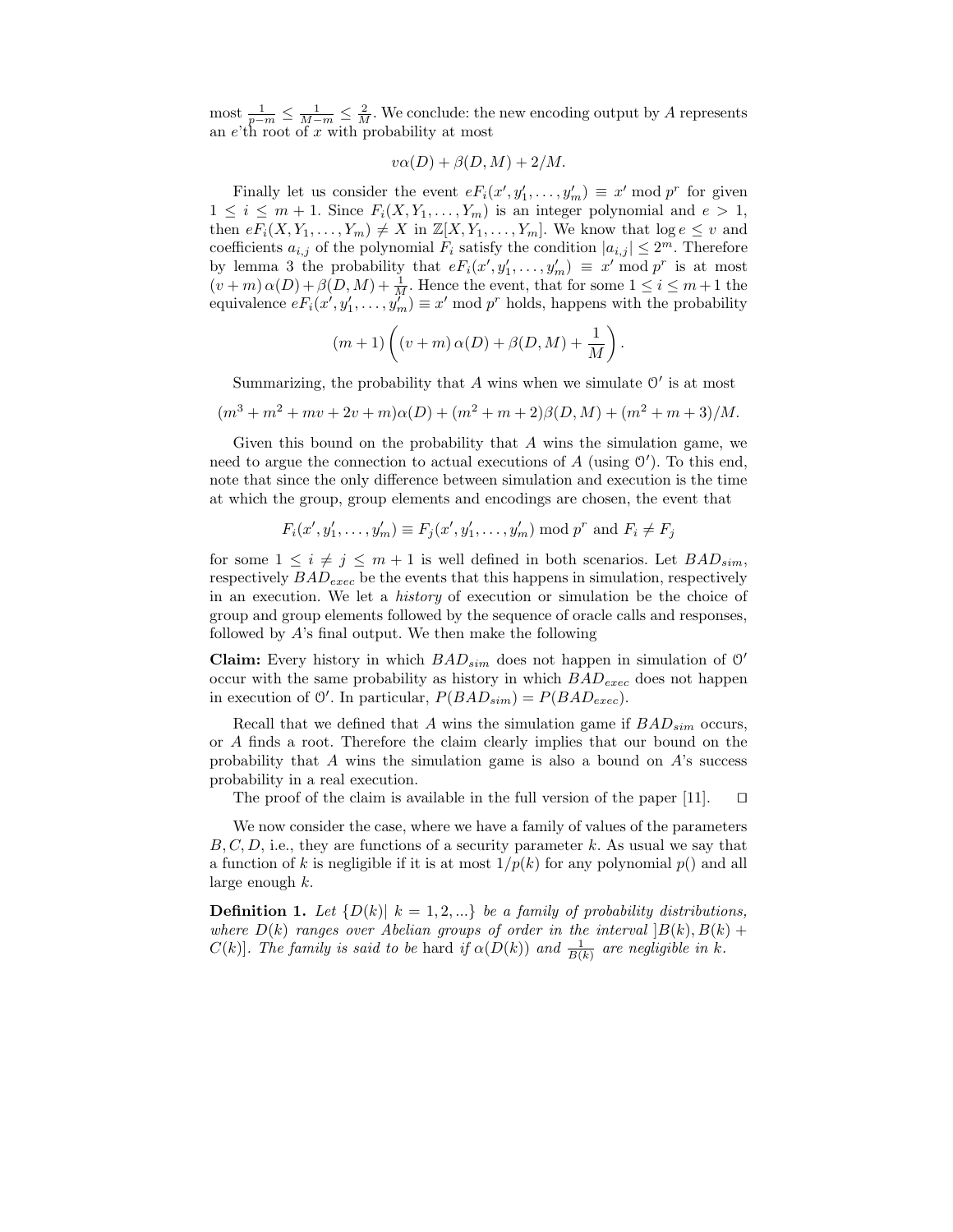In the following, we will sometimes write just D in place of  $D(k)$  when the dependency on  $k$  is clear. We can observe:

**Fact 1** If  $\{D(k) | k = 1, 2, ...\}$  is a hard family, then there exists  $M(k)$ , such that  $\beta(D(k), M(k))$  and  $\frac{1}{M(k)}$  are negligible in k.

*Proof.* Let  $M(k) = \frac{1}{\sqrt{\alpha(k)}}$  $\frac{1}{\alpha(D(k))}$ . Clearly  $\frac{1}{M(k)} = \sqrt{\alpha(D(k))}$  is negligible.

Now let *n* be the order of a group chosen according to  $D(k)$ . What is the probability that the biggest prime factor of n is smaller than  $M(k)$ ? We have at most  $M(k)$  prime factors smaller than  $M(k)$ . Each can be chosen with probability at most  $\alpha(D(k))$ . Therefore

$$
\beta(D(k), M(k)) \le M(k)\alpha(D(k)) = \frac{1}{\sqrt{\alpha(D(k))}}\alpha(D(k)) = \sqrt{\alpha(D(k))},
$$

which is negligible.

**Corollary 1.** Let the family  $\{D(k) | k = 1, 2, ...\}$  be hard. We choose randomly an abelian group G of order n according to the distribution  $D(k)$ . Let  $x \in G$  be chosen at random. Consider any probabilistic polynomial time generic algorithm A. The probability that A given x outputs a natural number  $e > 1$  and an encoding of an element  $y \in G$  such that  $y^e = x$  is negligible.

*Proof.* Let M be such that  $\alpha(D)$ ,  $\beta(D, M)$  and  $\frac{1}{M}$  are negligible in k. Let m be the number of group queries made by the algorithm  $A$ . Then  $m$  and  $\log e$  are polynomial in k, so clearly  $2m < M$  for all large enough values of the security parameter. It follows from Theorem 1 that the probability that A succeeds is negligible.

One may note that if  $\alpha(D(k))$  and  $1/B(k)$  are exponentially small in k (as it is in the concrete examples we know), say  $\alpha(D(k)) \leq 2^{-ck}$  for a constant  $c > 0$ and  $B(k) \geq 2^{dk}$  for a constant  $d > 0$ . Suppose the running time of a generic algorithm A is  $O(2^{c'k})$  where  $c' < \min(c/4, d/2)$ . Then it follows from the concrete expression in Theorem 1 and the proof of Fact 1 that  $A$  has negligible success probability. Thus for such examples, we get an exponential generic lower bound. For instance, if  $D(k)$  is such that the largest prime factor in the order is a uniformly chosen  $k + 1$ -bit prime, then certainly  $B(k) \geq 2^k$ , and also by the prime number theorem  $\alpha(k) \approx 2^{-k + \log k} \ln 2$ . Now, if we ignore lower order contributions we get that root extraction requires time  $\Omega(2^{k/4})$ . We present some proven or conjectured examples of hard families of distributions below in next subsections.

Applying the results to the standard root problem. What we have said so far concerns only the strong root assumption. For the standard root assumption, the scenario is slightly different: A group G and a public exponent  $e > 1$  are chosen according to some joint distribution. Then e and an encoding of a random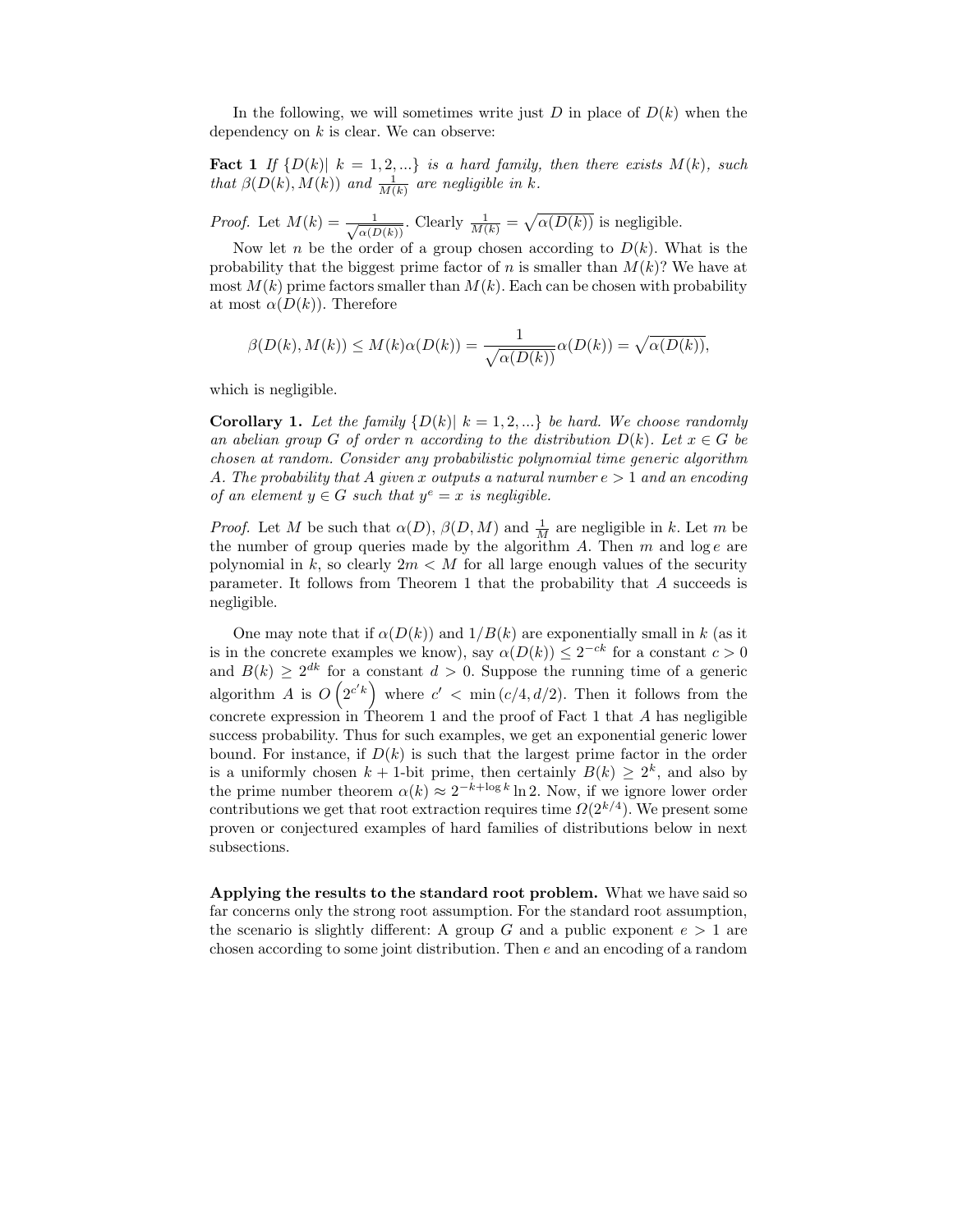element x is given as input to the (generic) algorithm, which tries to find an  $e<sup>i</sup>$ th root of x. Clearly, if we let D be the distribution of G given  $e$ , Theorem 1 can be applied to this situation as well, as it lower bounds the complexity of finding any root of x.

Now consider a family of distributions as above  $\{D(k)| k = 1, 2, ...\}$ , where each  $D(k)$  now outputs a group G and an exponent e, let  $D(k, e)$  be the distribution of G given e, and  $B(k, e), B(k, e) + C(k, e)$  be the interval in which  $|G|$ lies, given e. The family is said to be *hard* if  $Max_e(\alpha(D(k, e)))$  and  $Max_e(\frac{1}{B(k, e)})$ are negligible in k, where the maximum is over all e that can be output by  $D(k)$ . One can then show in a straightforward way a result corresponding to Corollary 1 for the standard root problem.

#### 2.3 RSA

For the RSA case, it is clear that any reasonable key generation algorithm would produce hard distributions because it is already standard to demand from good RSA key generation that the order of the group produced contains at least one large and random prime factor.

Furthermore, the fact that a public exponent e with  $(e, |G|) = 1$  is given does not constrain seriously the distribution of the group, i.e., it remains hard. Consider, for instance, the distribution of random RSA moduli versus random RSA moduli where 3 is a valid public exponent. Since essentially half of all primes p satisfy that 3 does not divide  $p-1$ , the uncertainty about the largest prime factor in the group order remains large.

#### 2.4 The Uniform Distribution

Assume our distribution  $D$  is such that the group order  $n$  is chosen from the interval  $[B, B + C]$  according to the uniform distribution, and such that both B and C are at least  $2^k$ , where k is the security parameter. We prove that this uniform distribution is hard.

Let  $u = \sqrt{k}$ . Wlog we can assume that u is a natural number. Let  $M = 2^u$ . Clearly  $\frac{1}{M}$  is negligible in k.

We prove that in this case  $\alpha(D)$  and  $\beta(D, M)$  are also negligible.

#### 2.5 Class Groups

Buchmann and Williams [4] proposed a first crypto system based on class groups of imaginary quadratic orders (IQC). We describe briefly class groups and their application in cryptography.

Let  $\Delta$  be a negative integer such that  $\Delta \equiv 0, 1 \mod 4$ . The *discriminant*  $\Delta$ is called *fundamental* if  $\frac{\Delta}{4}$  or  $\Delta$  is square free for  $\Delta \equiv 0 \mod 4$  or  $\Delta \equiv 1 \mod 4$ , respectively. Given  $\Delta$  it is possible to construct an abelian finite group called class group and denoted by  $Cl(\Delta)$ . The order of the class group is denoted by  $h(\Delta)$  and called *class number*. We denote the cardinality of the odd part of a class group  $Cl(\Delta)$  by  $h_{\text{odd}}(\Delta)$ .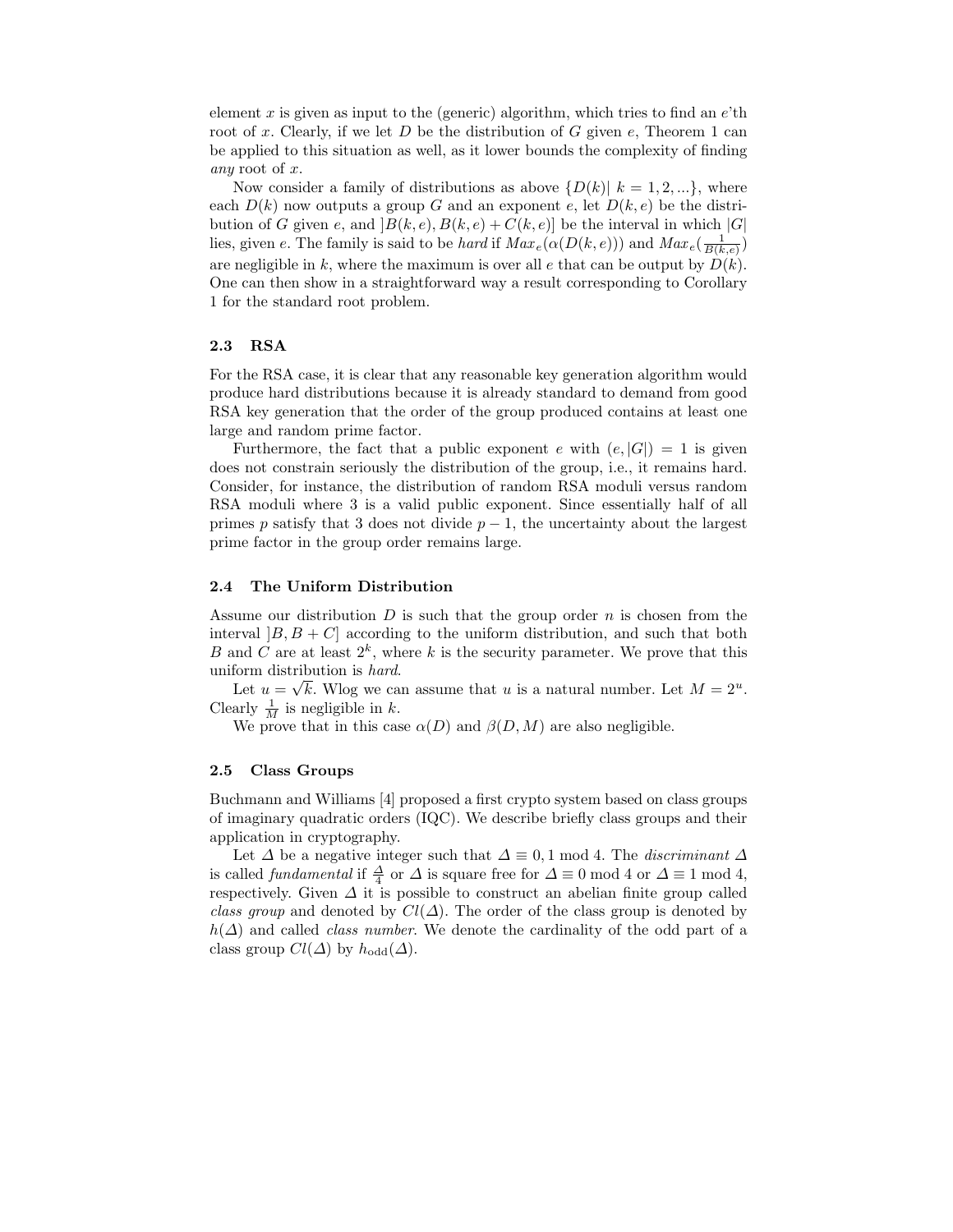There is no known efficient algorithm to compute class number  $h(\Delta)$  if the discriminant  $\Delta$  is fundamental. See [14]) for the discussion of the problem of computing class numbers.

Hamdy and Möller [13] analyze the smoothness probabilities of class numbers based on heuristics of Cohen and Lenstra [7] and Buell [5]. Hamdy and Möller provide examples of discriminants with nice smoothness properties.. One of them is  $\Delta = -8pq$  where p and q are primes such that  $p \equiv 1 \mod 8$ ,  $p + q \equiv 8 \mod 16$ and the Legendre symbol  $\left(\frac{p}{q}\right)$  is equal -1.

We assume that a discriminant  $\Delta$  is chosen randomly from some interval (under the restriction in above example) and that results in a distribution D of class numbers. In provided example we have that  $\beta(D, M)$  and  $\frac{1}{M}$  are negligible  $\left(\frac{1}{B} \text{ is trivially negligible}\right).$ 

We believe it is reasonable to conjecture that the distribution induced by choosing discriminant as described above is indeed hard. For more detailed discussion of this problem see the full version of the paper [11].

# 3 Generic Cryptographic Protocols

Based on our model of generic adversary, we look at the notion of generic cryptographic protocols. Such protocols do not exploit any specific properties of group element representation. They are based on a simple model of finite abelian group with unknown order.

One advantage of this approach is an easy application of generic protocols in any family of groups of difficult to compute order. As a first example we note the family of RSA groups (without necessarily restricting the RSA modulus to a product of safe primes). Another example is class groups.

This generic approach has been used earlier: Shoup [24] proved the security of Schnorr's identification scheme [20] in the generic model with public order of the group. Biehl et al. [1] introduced some generic cryptographic protocols and applied them in class groups.

In this section we propose a generic signature scheme which can be seen as an abstraction of Cramer-Shoup signature scheme [10]. We will show security of this protocol against arbitrary attacks, given certain intractability assumption (strong root assumption), which we have proven in our generic model. This immediately implies provable security with respect to generic attacks.

#### 3.1 Protocol

For this signature scheme, we assume that we are given  $D$ , a probability distribution over Abelian groups with order in the interval  $|B, B+C|$ . We also assume for this version of the scheme that one can efficiently choose a group according to D, such that the order of the group is known (the assumption about known order is removed later). Moreover, we assume a collision-resistant hash function H whose output is a natural number smaller than  $\frac{B}{2}$ .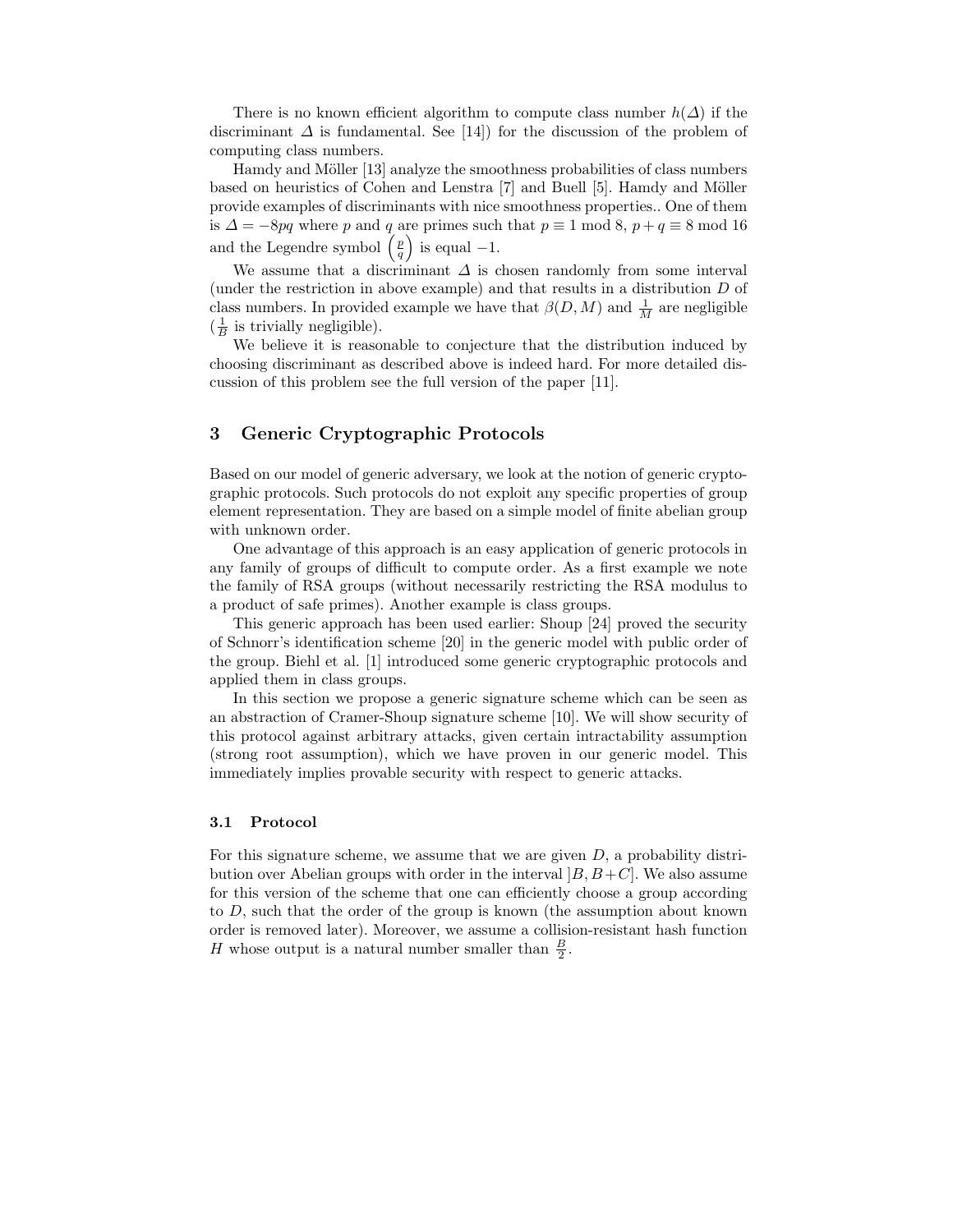Key Generation. We choose G of order n according to the probability distribution  $D$ . A description of the group  $G$  is announced, but its order remains hidden (for RSA, for instance, this amounts to publishing the modulus).

We choose randomly elements  $h \in_R G$  and  $x \in_R < h$  >(let  $\langle h \rangle$  denote the cyclic subgroup generated by h). Let  $e'$  be a prime satisfying  $B + C < e' <$  $2(B+C).$ 

The public key is  $(h, x, e')$ .

The private key is n.

#### Signing Protocol

- 1. When a message M (it can be a bit string of arbitrary size) is requested to be signed, a random prime  $e \neq e'$  is chosen such that  $B+C < e < 2(B+C)$ . A random element  $y' \in_R G$  is chosen.
- 2. We compute

$$
x'=\frac{\left(y'\right)^{e'}}{h^{H(M)}}
$$

and

$$
y=\left(xh^{H(x')}\right)^{\frac{1}{e}}
$$

.

Note that the signer can invert  $e$ , since he knows the order  $n$  of the group G.

3. The signature is defined to be  $(e, y, y')$ .

Signature Verification. To verify that  $(e, y, y')$  is a signature on a message M, we perform the following steps.

- 1. We check that e is an integer from interval  $|B+C, 2(B+C)|$  and different from  $e'$ .
- 2. We compute  $x' = (y')^{e'} h^{-H(M)}$ .
- 3. We verify that  $x = y^e h^{-H(x')}$ .

#### 3.2 Security Proof

First we state our intractability assumption:

Conjecture 1. We choose randomly an abelian group G of order n, where  $n \in$  $[B, B + C]$ , according to the probability distribution D. Let  $x \in G$  be chosen at random. Consider any probabilistic polynomial time algorithm A. The probability that A, given the description of G and x, outputs  $e > 1$  and  $y \in G$  such that  $y^e = x$  is negligible.

In our generic model, where  $A$  knows only  $D$  and encodings of group elements, and assuming that  $D$  is from a *hard* family, it follows from the results we proved above that this assumption is true.

The following fact is easy to proof: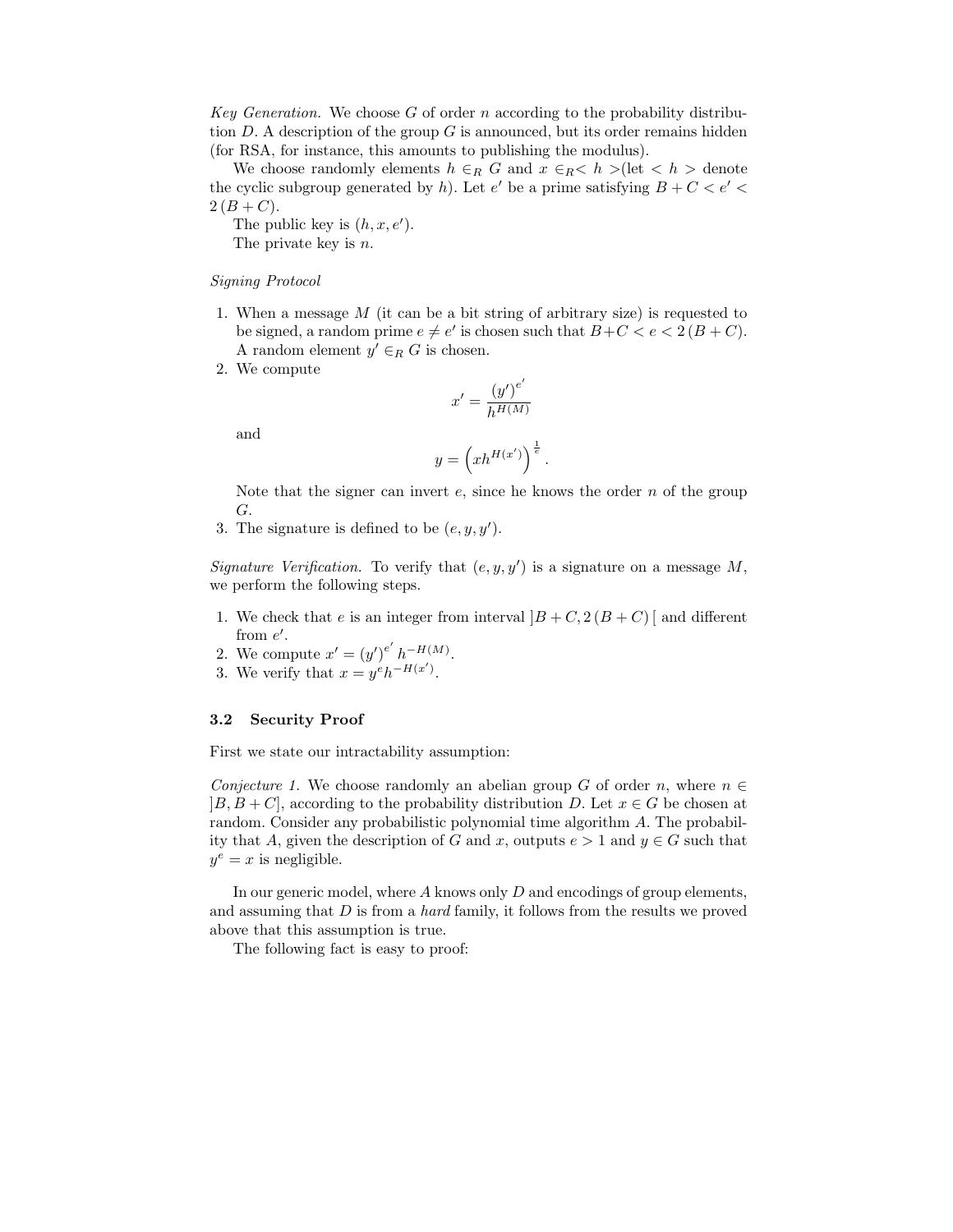**Fact 2** For any  $E > 0$ , given natural numbers  $e_1, \ldots, e_t$  smaller than E and an element q in a finite abelian multiplicative group  $G$ , we are able to compute  $g^{\prod_{i\neq j}e_i}$  for all  $j=1,\ldots,t$  using  $O(t \log t \log E)$  multiplications in G.

We prove that our signature scheme is secure against chosen message attacks. We stress that this security proof holds for any type of polynomial-time attack (not just generic ones), as long as the conjecture holds.

Theorem 2. The above signature scheme is secure assuming the conjecture 1 and that H is collision-resistant.

The proof is somehow standard and it is available in the full version of the article [11].

Corollary 2. The above signature scheme is secure against chosen message attack performed by any generic algorithm if we assume that  $D$  is a hard probability distribution.

#### 3.3 Concrete instances of the generic scheme

Known order. If we are able to choose a random group of order known for us and hidden for others, then we have a very efficient signature scheme, secure assuming our conjectures.

The original Cramer-Shoup signature scheme [10] is a special case of this, where the RSA keys are restricted to safe prime products. But our generic scheme can also be instantiated with general RSA groups without restricting the keys to safe primes.

Unknown order. If we do not know how to generate a group of known for us order, we cannot use the signing algorithm we specified above. Instead, we can use the method based on Fact 2 and given in the simulation from the proof in order to sign messages. This requires  $O(kt \log t)$  group operations, where t is the number of the messages to be signed and  $k$  the security parameter. Moreover we need to keep t exponents e in our memory.

Our signature scheme in such form can be applied, for instance, in class groups where we do not know how to generate efficiently a discriminant together with the corresponding class number. However, as  $t$  becomes large, this scheme becomes rather inefficient. In the following section we describe a solution to this.

# 4 Tree Structured Signature Scheme in groups with unknown order

Here, we describe a generic signature scheme, which can be applied, e.g, in class groups, is more efficient than the previous scheme and still provably secure without assuming the random oracle model.

We recall the idea of authentication "flat tree" [8, 9, 6] and put it on top of our signature scheme.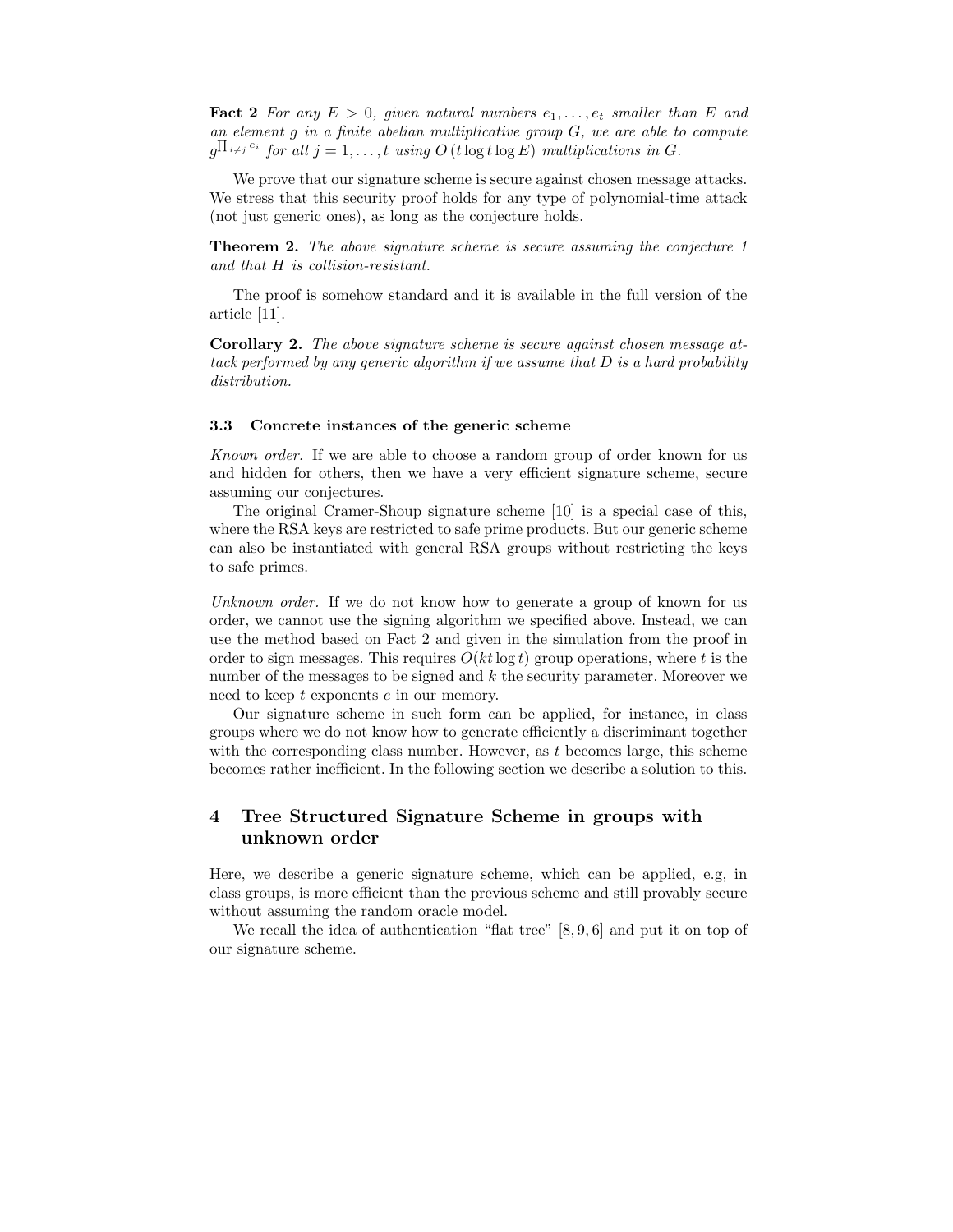#### 4.1 Description of the Scheme

Let l and d be new integer parameters. We will construct a tree of degree l and depth d.

As in the original protocol we choose an abelian group  $G$  of a random order n according to the distribution D.

We generate a list of l primes  $e_1, \ldots, e_l$  such that  $B + C < e_i < 2(B + C)$ for each  $1 \leq i \leq l$ .

Let us consider the root of the authentication tree. As in the simulation in the security proof of the original protocol we choose random  $z_0, \omega_0 \in G$  and a prime e' satisfying  $B + C < e' < 2(B+C)$  and  $e' \neq e_i$  for all  $1 \leq i \leq l$ . We compute  $h_0 = z_0^{\prod_{1 \leq i \leq l} e_i}$  $\prod_{i=1}^{n} a_i \leq i^{i}$  and  $x_0 = \omega_0^{\prod_{1 \leq i \leq l} e_i}$  $\frac{111 \leq i \leq l}{0}$ .

The values  $h_0, x_0$  and  $e'$  are publicly known.

For each child i of the root we choose random elements  $z_{1,i}, \omega_{1,i} \in G$  and compute  $h_{1,i} = z_{1,i}^{\prod_{1 \leq j \leq l} e_j}$  and  $x_{1,i} = \omega_{1,i}^{\prod_{1 \leq j \leq l} e_j}$ . Now as in the simulation we can sign the pair  $h_{1,i}, x_{1,i}$  using  $h_0, x_0$  and the exponent  $e_i$ . Let  $\sigma_{1,i}$  be that signature.

If we repeat that authentication procedure for each node using its signed values h and x together with exponent  $e'$ , we can construct a tree of degree l and depth d. We will have  $l^d$  leaves. Instead of constructing new values h and x for each leaf we will sign messages using leaves. Hence we will be able to sign  $l^d$ messages (one message for each leaf).

It is important to note that we don't need to remember the whole tree in order to sign messages. If we use leaves in order "from the left", the path from the root to the leaf is sufficient to construct a signature of a new message (for details see [8, 9, 6]). Let the nodes on the path be  $(h_0, x_0, h_1, x_1$  with signature  $\sigma_1, \ldots, h_{d-1}, x_{d-1}$  with signature  $\sigma_{d-1}$ ). Using the values  $h_{d-1}, x_{d-1}$ , the public exponent  $e'$  and appropriate exponent  $e_i$  we sign a message m. That gives us the signature  $\sigma_d$ . Finally the signature of message m is the list  $\sigma = (h_1, x_1, \sigma_1, \ldots, h_{d-1}, x_{d-1}, \sigma_{d-1}, \sigma_d).$ 

To verify the signature  $\sigma$  we verify partial signatures  $\sigma_1, \ldots, \sigma_d$  consecutively using the original scheme with appropriate values of  $x$ ,  $h$  and  $e_i$ .

#### 4.2 Security Proof.

**Theorem 3.** Let  $l^d$  be polynomial in the security parameter k. Assume that the signature scheme from previous scheme was unforgeable under adaptively chosen message attack. Then our tree authentication scheme is unforgeable under adaptive chosen message attack.

#### 4.3 Efficiency Analysis

Each signature contains d partial signatures. Hence the size of the signature is  $O(dk)$ .

The signer has to keep the list of l primes, which corresponds to  $O(kl)$  bits and a path of size  $O(dk)$  bits.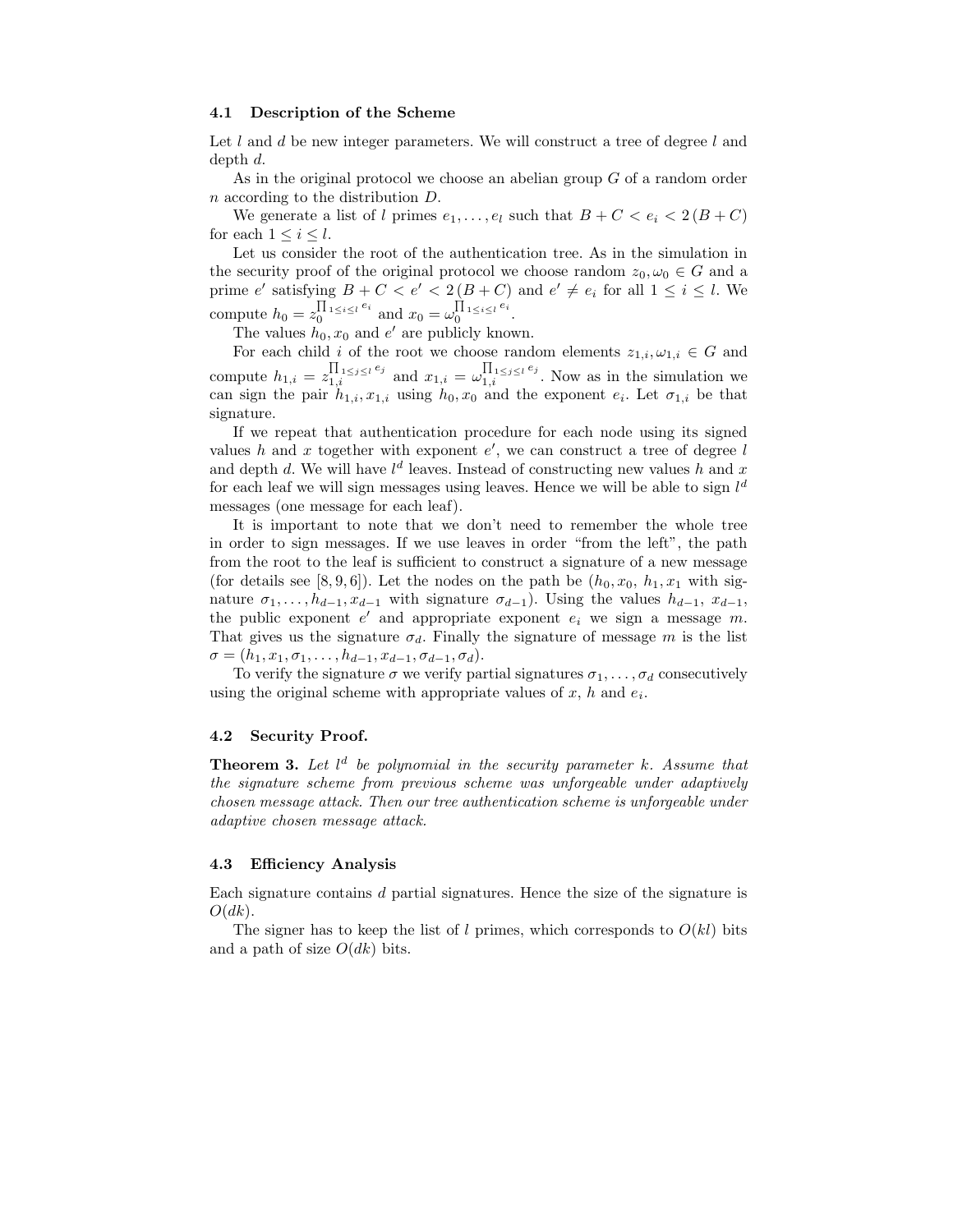For signing a new signature the signer has to move to a new path. It requires computing at most d partial signatures, on average less than  $1+2/\ell$ . Computing a new partial signature in a straightforward way requires  $O(lk)$  group operations (generally computing roots takes this time).

It follows from Fact 2 that we could have done some precomputation for each node requiring  $O(k \log \ell)$  multiplications in G. That would give us on average  $O(k \log \ell)$  group operations for each partial signature. Then it would be sufficient to use  $O(k)$  group multiplications for each partial signature. However this solution requires keeping  $O(kl)$  bits in memory for each node. If we store the results of precomputation for each node on the path, it will occupy  $O(kld)$ bits in the memory of signer.

The verifier just checks d partial signatures (see previous section for details).

#### 4.4 Realistic Parameters

Let  $l = 1000$  and  $d = 3$ . Then we are able to sign one billion messages, which should be sufficient in real life applications. Signing messages will be still fast and the signer's system will require a reasonable amount of data to be stored.

# References

- 1. Ingrid Biehl, Johannes Buchmann, Safuat Hamdy, and Andreas Meyer. A signature scheme based on the intractability of computing roots. Technical Report 1/00, Darmstadt University of Technology, 2000.
- 2. D. Boneh and R. J. Lipton. Algorithms for black-box fields and their application to cryptography. Lecture Notes in Computer Science, 1109:283–297, 1996.
- 3. D. Boneh and R. Venkatesan. Breaking RSA may not be equivalent to factoring. Lecture Notes in Computer Science, 1403:59–71, 1998.
- 4. Johannes Buchmann and H. C. Williams. A key-exchange system based on imaginary quadratic fields. Journal of Cryptology: the journal of the International Association for Cryptologic Research, 1(2):107–118, 1988.
- 5. Duncan A. Buell. The expectation of success using a Monte Carlo factoring method—some statistics on quadratic class numbers. Mathematics of Computation, 43(167):313–327, July 1984.
- 6. Marc Bütik ofer. An abstraction of the Cramer-Damgård signature scheme based on tribes of  $q$ -one-way-group-homomorphisms. ETH Zürich, 1999.
- 7. H. Cohen and Jr. H.W. Lenstra. Heuristics on class groups of number fields. In Number Theory, Noordvijkerhout 1983, volume 1068 of Lecture Notes in Math., pages 33–62, 1984.
- 8. R. Cramer and I. Damgaard. Secure signature schemes based on interactive protocols. Lecture Notes in Computer Science, 963:297–310, 1995.
- 9. R. Cramer and I. Damgaard. New generation of secure and practical RSA-Based signatures. Lecture Notes in Computer Science, 1109:173–185, 1996.
- 10. Ronald Cramer and Victor Shoup. Signature schemes based on the strong RSA assumption. In ACM Conference on Computer and Communications Security, pages 46–51, 1999.